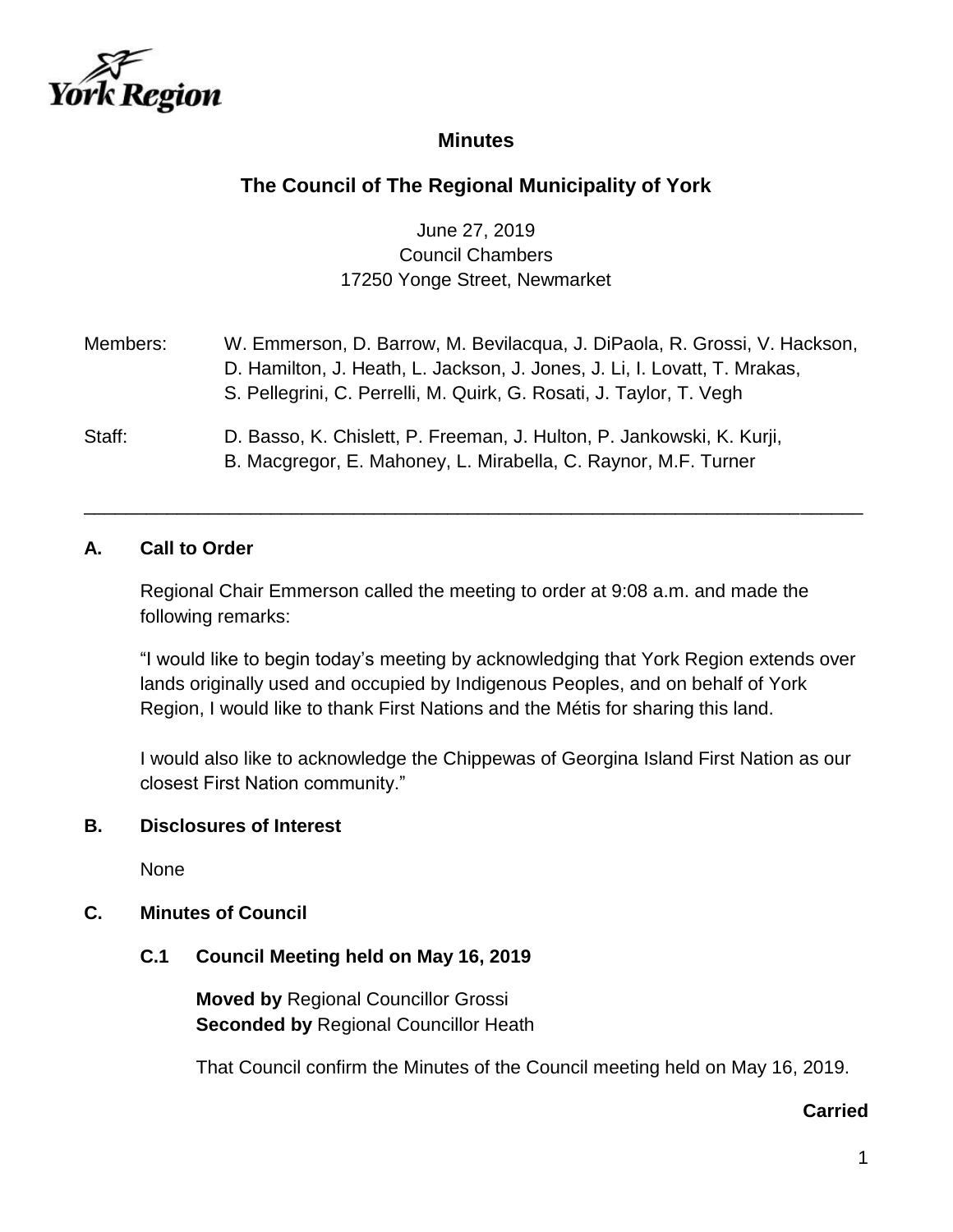## **C.2 Council Meeting held on June 20, 2019**

**Moved by** Regional Councillor Grossi **Seconded by** Regional Councillor Heath

That Council confirm the Minutes of the Council meeting held on June 20, 2019.

**Carried**

## **D. Presentations**

## **D.1 York Region Rapid Transit Corporation – 2018 Annual Report**

**Moved by** Mayor Bevilacqua **Seconded by** Mayor Barrow

That Council receive the presentation by Mary-Frances Turner, President, York Region Rapid Transit Corporation.

**Carried**

(See Item F.1)

## **E. Deputations**

None

## **F. Communications**

## **F.1 York Region Rapid Transit Corporation – 2018 Annual Report**

**Moved by** Mayor Bevilacqua **Seconded by** Mayor Barrow

That Council receive the memorandum from Mary-Frances Turner, President, York Region Rapid Transit Corporation dated June 27, 2019.

#### **Carried**

(See Item D.1)

## **F.2 Municipal Aggregates and Asphalt Recycling**

**Moved by** Mayor Pellegrini **Seconded by** Mayor Taylor

That Council receive the communication from Rob Bradford, Executive Director, Toronto and Area Road Builders Association dated April 17, 2019.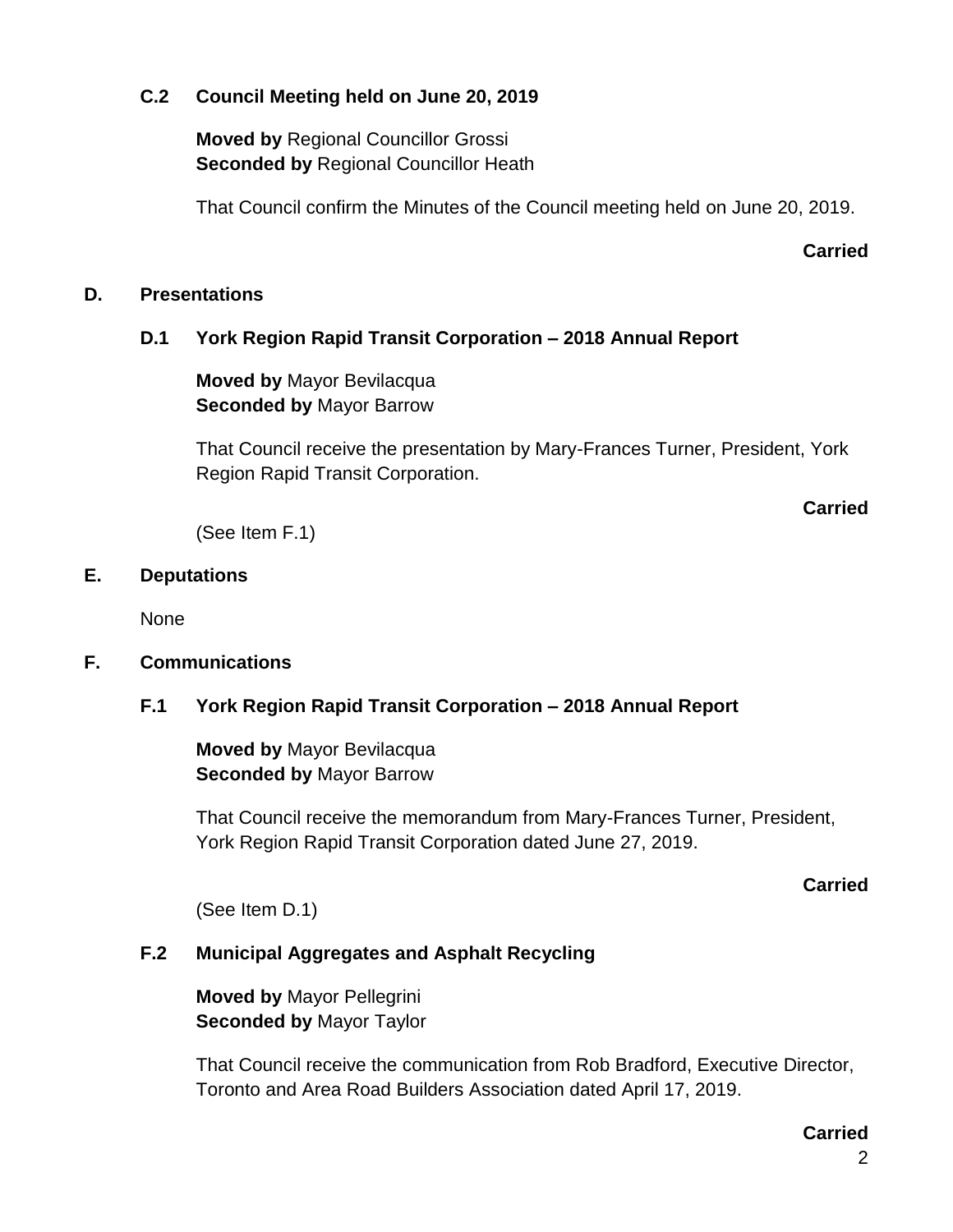## **F.3 Town of Georgina Resolution re Reducing Litter and Waste**

**Moved by** Regional Councillor Grossi **Seconded by** Regional Councillor Jackson

That Council receive the communication from Carolyn Lance, Council Services Coordinator, Town of Georgina dated June 14, 2019.

#### **Carried**

#### **F.4 Change of Alternate Regional Fire Coordinator**

**Moved by** Regional Councillor DiPaola **Seconded by** Mayor Barrow

That Council receive the memorandum from Bruce Macgregor, Chief Administrative Officer dated June 19, 2019.

### **Carried**

### **F.5 City of Vaughan Resolution - Inclusion Charter**

**Moved by** Regional Councillor Jackson **Seconded by** Regional Councillor Rosati

That Council receive the communication from Todd Coles, City Clerk, City of Vaughan dated June 20, 2019.

#### **Carried**

#### **F.6 City of Vaughan Resolution - Leadership Accord on Gender Diversity**

**Moved by** Mayor Bevilacqua **Seconded by** Regional Councillor Jackson

That Council receive the communication from Michelle DeBuono, Senior Advisor, Intergovernmental Relations dated June 18, 2019.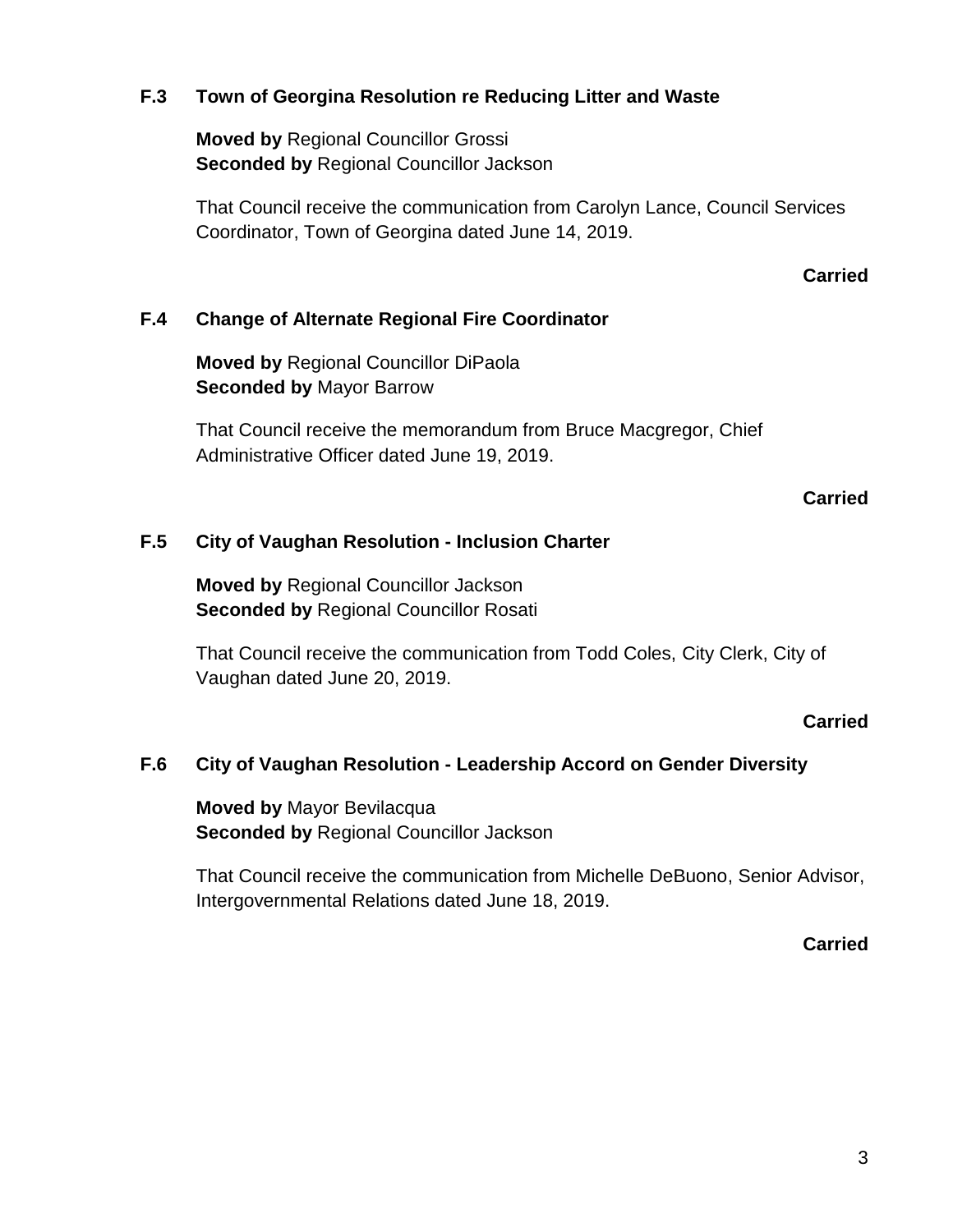## **F.7 City of Richmond Hill Resolution - Langstaff/Richmond Hill Urban Growth Area**

**Moved by** Mayor Barrow **Seconded by** Mayor Pellegrini

That Council receive the communication from Stephen Huycke, City Clerk, City of Richmond Hill dated June 25, 2019.

### **Carried**

## **F.8 Province Resumes Environmental Assessment for Greater Toronto Area West Highway Corridor**

**Moved by** Mayor Bevilacqua **Seconded by** Regional Councillor Rosati

That Council receive the memorandum from Paul Jankowski, Commissioner of Transportation Services dated June 25, 2019.

## **Carried**

### **G. Consideration and Adoption of Reports**

### **G.1 Audit Committee Meeting - June 5, 2019**

**Moved by** Mayor Hackson **Seconded by** Regional Councillor Hamilton

That Council adopt the recommendations in the Minutes of the Audit Committee meeting held on June 5, 2019.

### **Carried**

## **G.2 Committee of the Whole Meeting - June 13, 2019**

**Moved by** Mayor Pellegrini **Seconded by** Mayor Barrow

That Council adopt the recommendations in the Minutes of the Committee of the Whole meeting held on June 13, 2019, except for Item H.2.1 as noted below.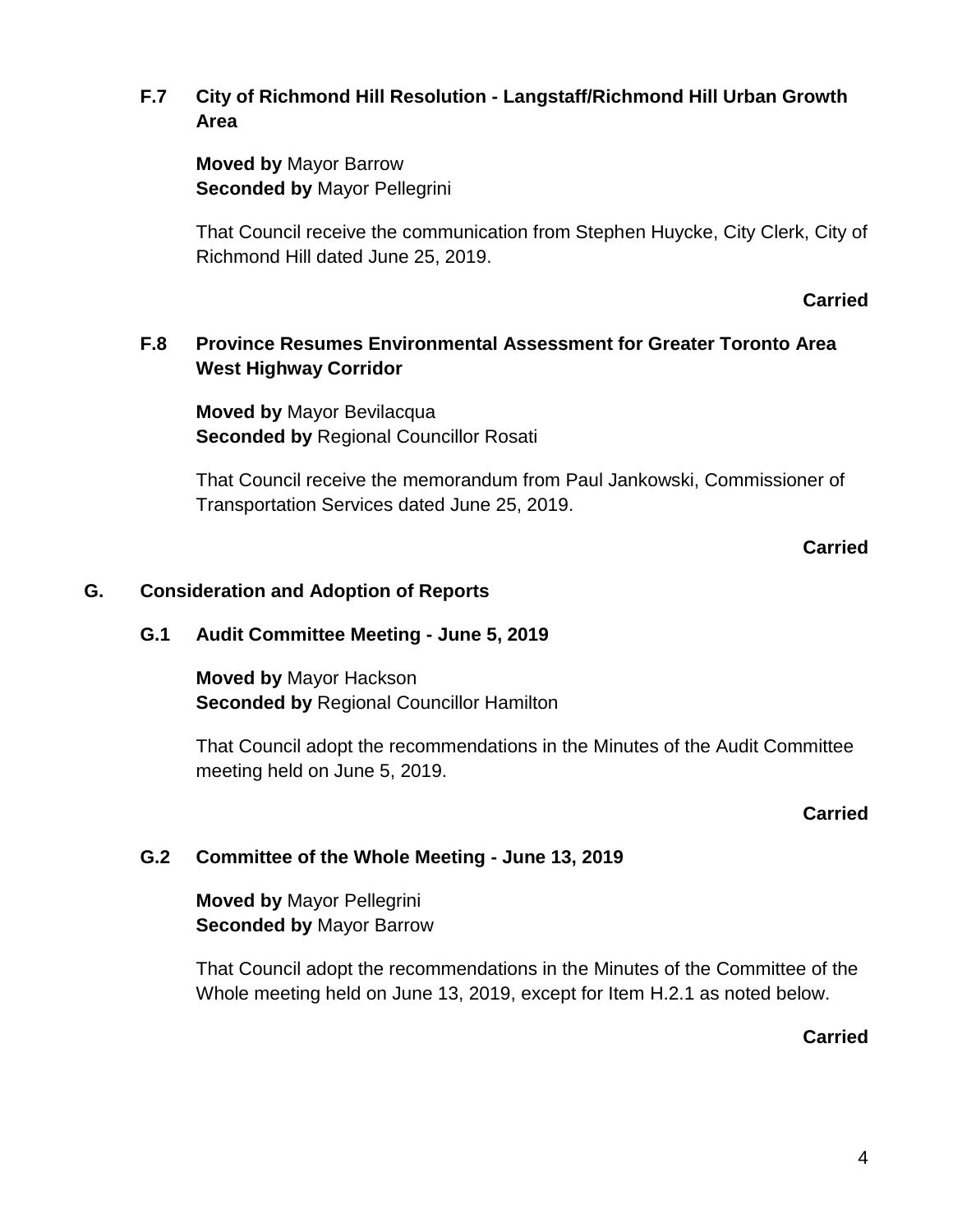**Moved by** Mayor Hackson **Seconded by** Regional Councillor Jones

## **H.2.1 Growth and Infrastructure Alignment Report**

That Council refer consideration of the report dated May 30, 2019 from the Commissioner of Corporate Services and Chief Planner to the September 2019 Committee of the Whole meeting.

**Carried**

## **G.3 Approval to Expropriate - West Vaughan Sewage Servicing Project, City of Vaughan**

**Moved by** Regional Councillor Rosati **Seconded by** Mayor Bevilacqua

That Council adopt the following recommendations in the report dated June 26, 2019 from the Commissioner of Corporate Services:

- 1. Council receive and consider the Inquiry Officer's report from the Hearing of Necessity in relation to the lands set out in Attachment 1, which found the taking of the land to be fair, sound and reasonably necessary
- 2. Council, as approving authority, approve the expropriation of the lands set out in Attachment 1 for the construction of the West Vaughan Sewage Servicing Project, in the City of Vaughan, and adopt the reasons for the approval set out in Attachment 4.
- 3. The Commissioner of Corporate Services be authorized to execute and serve any notices required under the Expropriations Act (the "*Act*").
- 4. Council authorize the introduction of the necessary by-law to give effect to these recommendations.

**Carried**

#### **H. Introduction and Consideration of Bylaws**

**Moved by** Regional Councillor Jones **Seconded by** Regional Councillor Li

That Council approve and enact the following bylaws:

- H.1 2019-37 Appointment of Auditor
- H.2 2019-38 Lane Designation Bylaw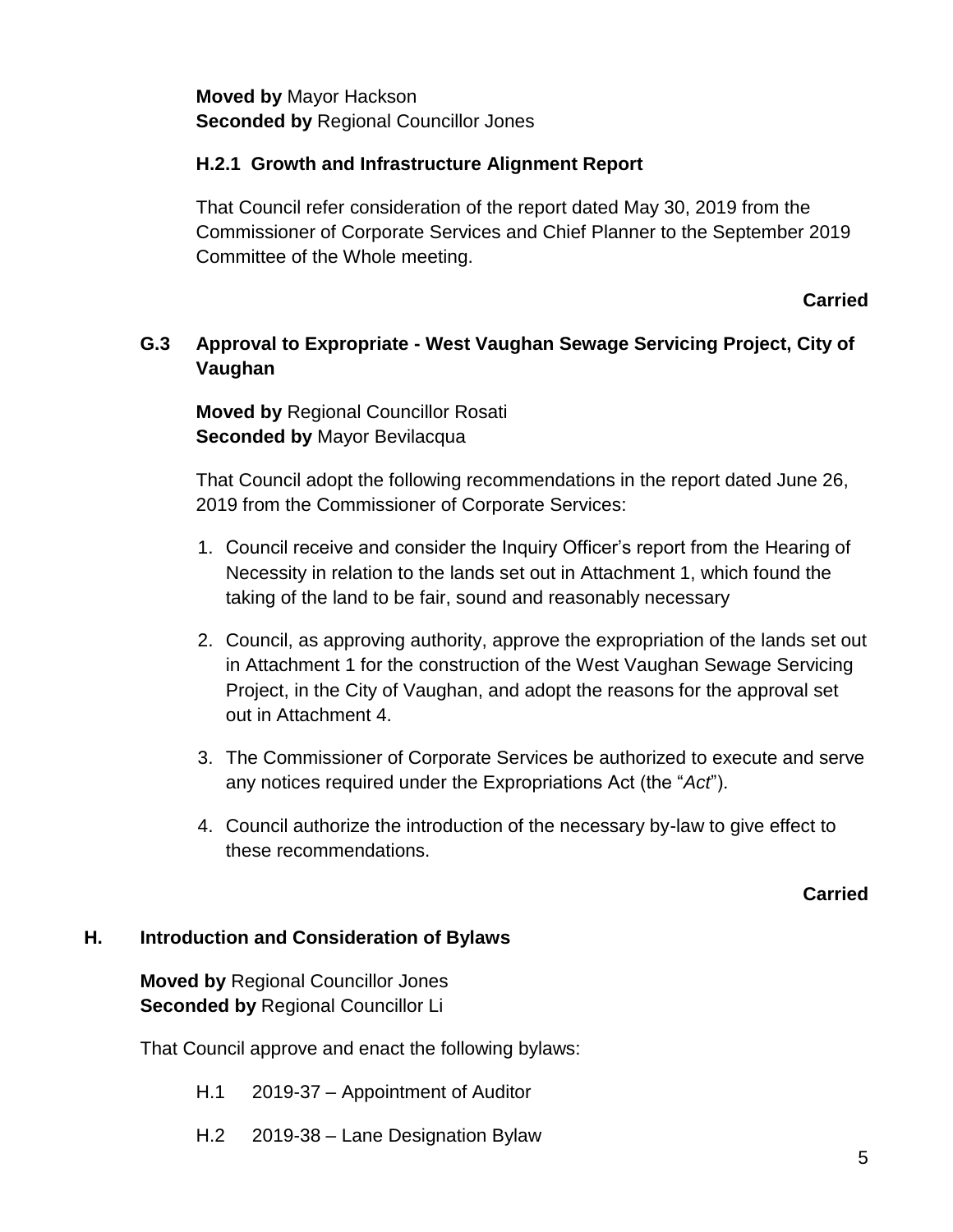- H.3 2019-39 Rutherford Road Widening and Reconstruction
- H.4 2019-40 Stop Up and Close a Portion of Davis Drive
- H.5 2019-41 Add Lands to Form Part of Davis Drive
- H.6 2019-42 Stop Up and Close a Portion of Major Mackenzie Drive West
- H.7 2019-44 Roads Capital Acceleration Reserve Fund

#### **Carried**

#### **I. Motions**

None

## **J. Notices of Motion to Reconsider**

None

### **K. Other Business**

## **K.1 Erin Mahoney, Commissioner of Environmental Services**

Regional Chair Emmerson announced that Erin Mahoney, Commissioner of Environmental Services, was appointed to the Board of Directors for Sustainable Development Technology Canada.

Sustainable Development Technology Canada is a foundation that supports Canadian companies with the potential to become world leaders in development of new environmental technologies that address climate change, clean air, clean water and clean soil.

## **K.2 Rick Farrell, General Manager of Housing**

Regional Chair Emmerson announced the retirement of Rick Farrell, General Manager of Housing. Mr. Farrell joined York Region in 2014 and brought with him more than 35 years of housing experience.

Regional Chair Emmerson noted Council has relied heavily on Mr. Farrell's experience and insight to tackle complex affordable housing issues.

Regional Chair Emmerson praised Mr. Farrell and his team for many achievements, including: overseeing the operation of 2,600 units of social housing that is home to more than 4,000 residents; providing support for the development of affordable housing in York Region; and representing the Region as Vice-Chair of Housing Partnerships Canada.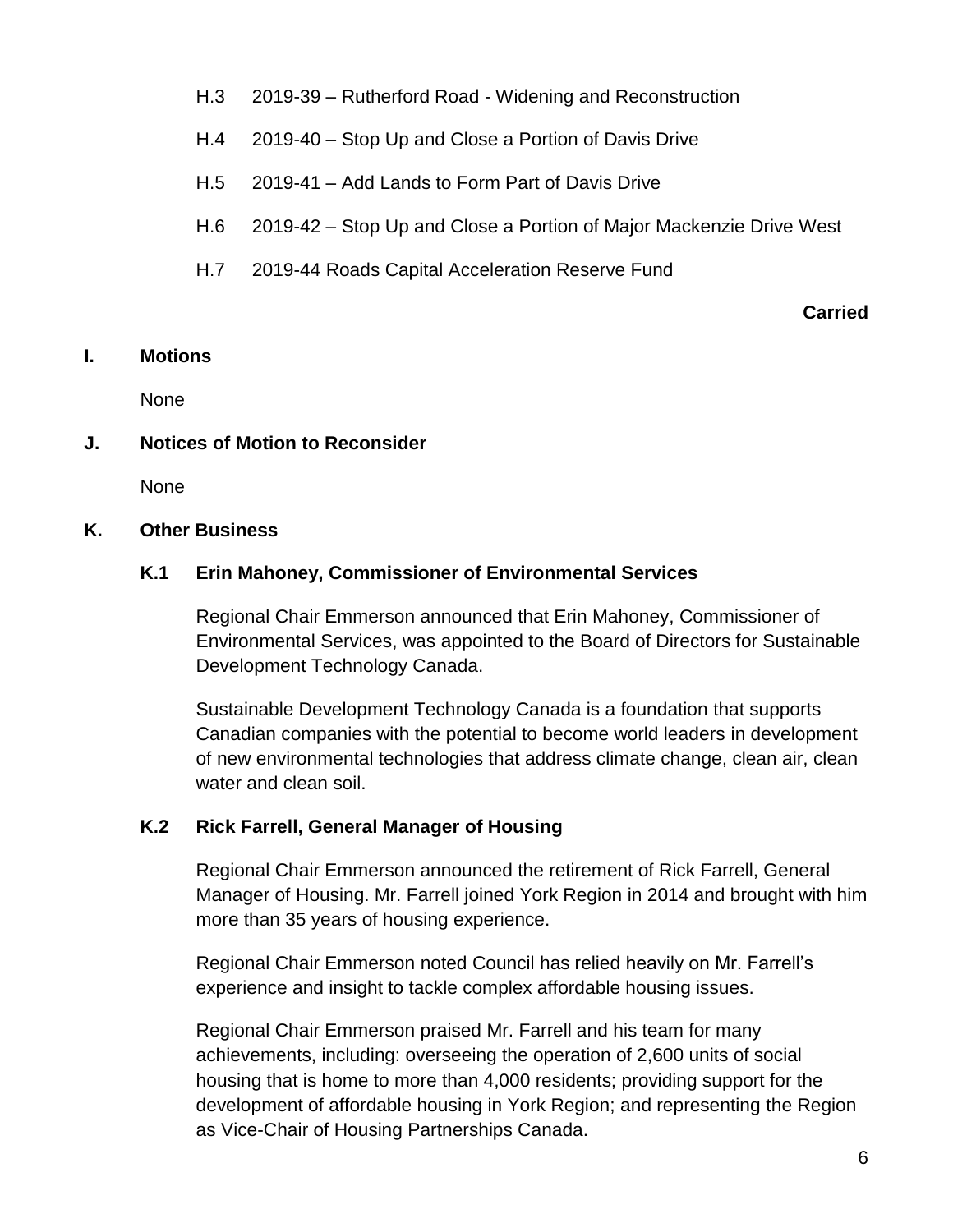On behalf of Council, Regional Chair Emmerson thanked Mr. Farrell for his dedication to making better communities and wished him a long and healthy retirement.

## **K.3 2018 Annual Reports**

Regional Chair Emmerson noted that Council Members received a copy of the 2018 Community Report, which highlights the combined efforts of York Regional Council, York Region and community partners, and includes a final reporting for the 2015-2019 Strategic Plan and Budget.

Council Members also received copies of the 2018 Annual Reports for York Regional Police, Housing York Inc., York Region Rapid Transit Corporation and Yorknet.

## **K.4 Meadoway Hydro Corridor Project in the City of Toronto**

Regional Councillor Heath updated Council members on the Meadoway Hydro Corridor Project in the City of Toronto. The project is in partnership with the Toronto and Region Conservation Authority and will transform 16 kilometres of hydro corridor in Scarborough into one of Canada's largest urban linear parks.

## **K.5 Rouge National Urban Park**

Regional Councillor Heath updated Council members on the status of land transfers to Parks Canada for Rouge National Urban Park.

## **K.6 Association of Municipalities Ontario (AMO) Updates**

Regional Councillor Grossi advised Council that at AMO it was announced MPAC will reassess all properties in Ontario with a valuation date of January 1, 2019. Property assessment notices will be sent out in May 2020.

Regional Councillor Grossi also advised Council that AMO will be starting a special group regarding Bill 108 and clarification of development charges, especially with regard to community benefit charges and the effect on municipalities.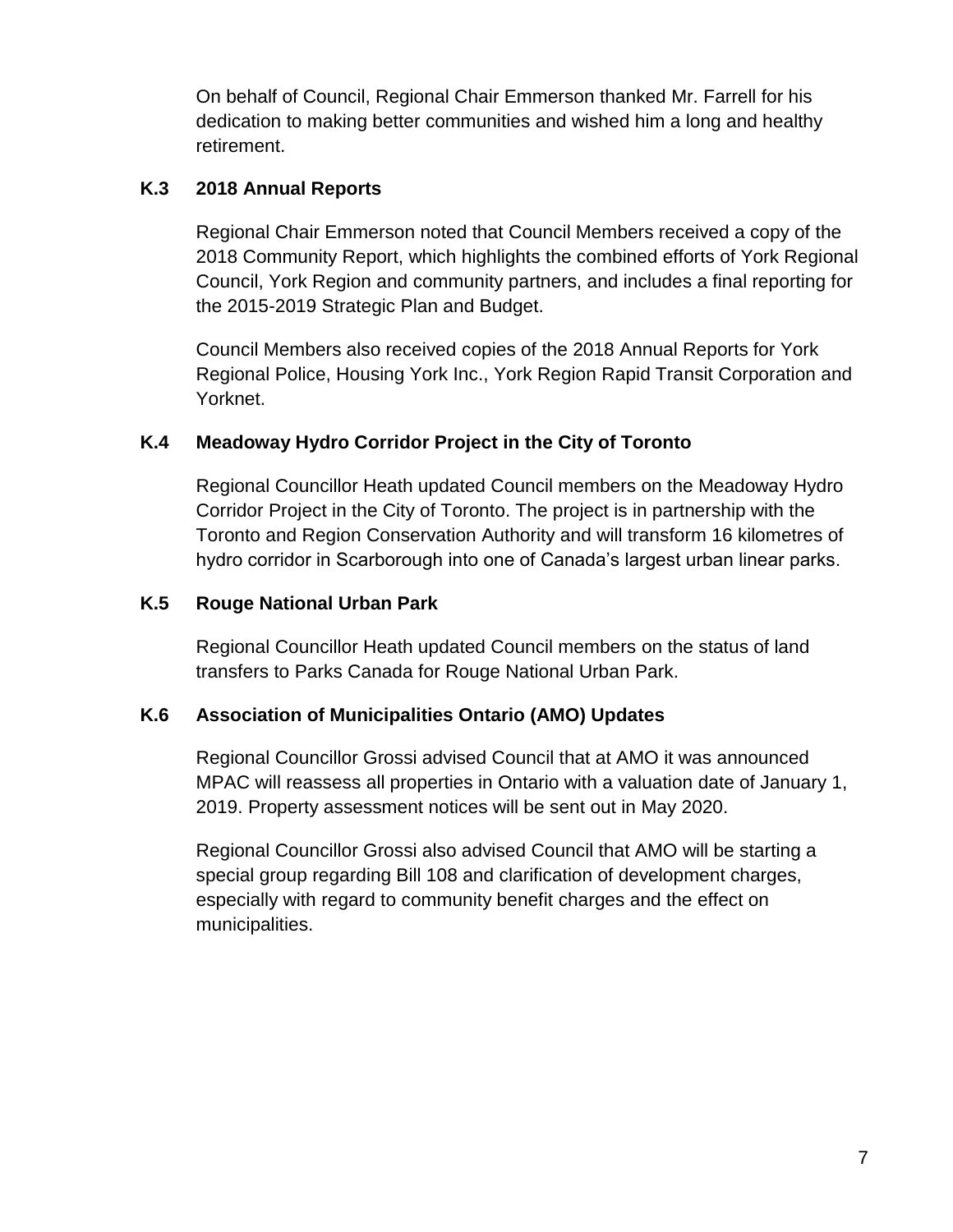## **L. Private Session**

Council resolved into private session at 10:02 a.m. At 12:24 p.m. Council resumed in public session and reported the following:

## **L.1 Presentation – Rizmi Land Holdings – Litigation**

**Moved by** Mayor Hackson **Seconded by** Mayor Lovatt

That Council receive the private presentation from the Chief Planner.

### **Carried**

### **L.2 Correspondence – Rizmi Land Holdings – Litigation**

**Moved by** Mayor Bevilacqua **Seconded by** Regional Councillor Rosati

That Council receive the private correspondence from the City of Vaughan dated June 6, 2019.

#### **Carried**

## **Moved by** Mayor Mrakas **Seconded by** Mayor Taylor

That Council amend Motion "A" to include Motion "B".

A recorded vote on the motion was:

**For:** Hamilton, Mrakas, Pellegrini, Taylor (4)

**Against:** Barrow, Bevilacqua, DiPaola, Emmerson, Grossi, Hackson, Heath, Jackson, Jones, Li, Lovatt, Perrelli, Rosati, Vegh (14)

**Absent:** Ferri, Quirk, Scarpitti (3)

#### **Defeated**

**Moved by** Mayor Bevilacqua **Seconded by** Regional Councillor Rosati

That Council adopt Motion "A".

A recorded vote on the motion was: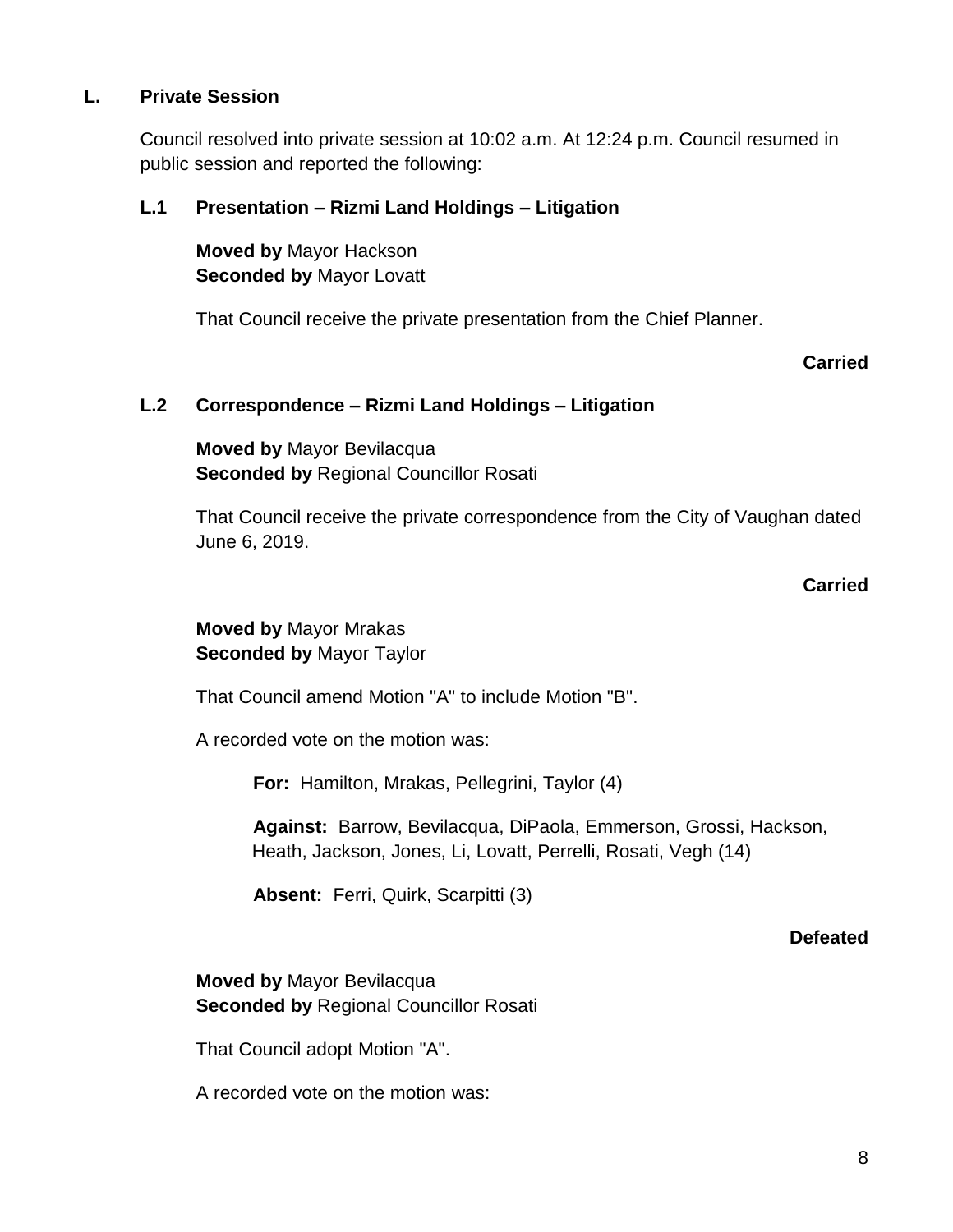**For:** Barrow, Bevilacqua, DiPaola, Emmerson, Grossi, Hackson, Hamilton, Heath, Jackson, Jones, Li, Lovatt, Mrakas, Pellegrini, Perrelli, Rosati, Taylor, Vegh (18)

**Against:** (0)

**Absent:** Ferri, Quirk, Scarpitti (3)

**Carried**

### **L.3 Yonge Street Rapidway Update – Litigation and Solicitor/Client**

**Moved by** Mayor Pellegrini **Seconded by** Mayor Mrakas

That Council adopt the confidential recommendations in the private report dated June 18, 2019 from the Chief Administrative Officer and Regional Solicitor.

**Carried**

## **L.4 Ontario Nurses' Association Collective Agreement Ratification - Labour Relations**

**Moved by** Regional Councillor Rosati **Seconded by** Regional Councillor Hamilton

That Council adopt the following recommendations in the private report dated June 27, 2019 from the Commissioner of Corporate Services:

- 1. Council ratify the renewal collective agreement reached with the Ontario Nurses' Association (ONA) for the period April 1, 2019 to March 31, 2021.
- 2. Council authorize economic adjustments of 1.0 percent retroactive to April 1, 2019 and 1.0 percent effective April 1, 2020. All wage costs fall within the previously approved Council mandate.

#### **Carried**

## **L.5 York Region Waste Management Centre Operation Agreement Extension - Ongoing Negotiations**

**Moved by** Regional Councillor Heath **Seconded by** Regional Councillor Perrelli

That Council adopt the following recommendations in the private report dated May 30, 2019 from the Commissioner of Environmental Services: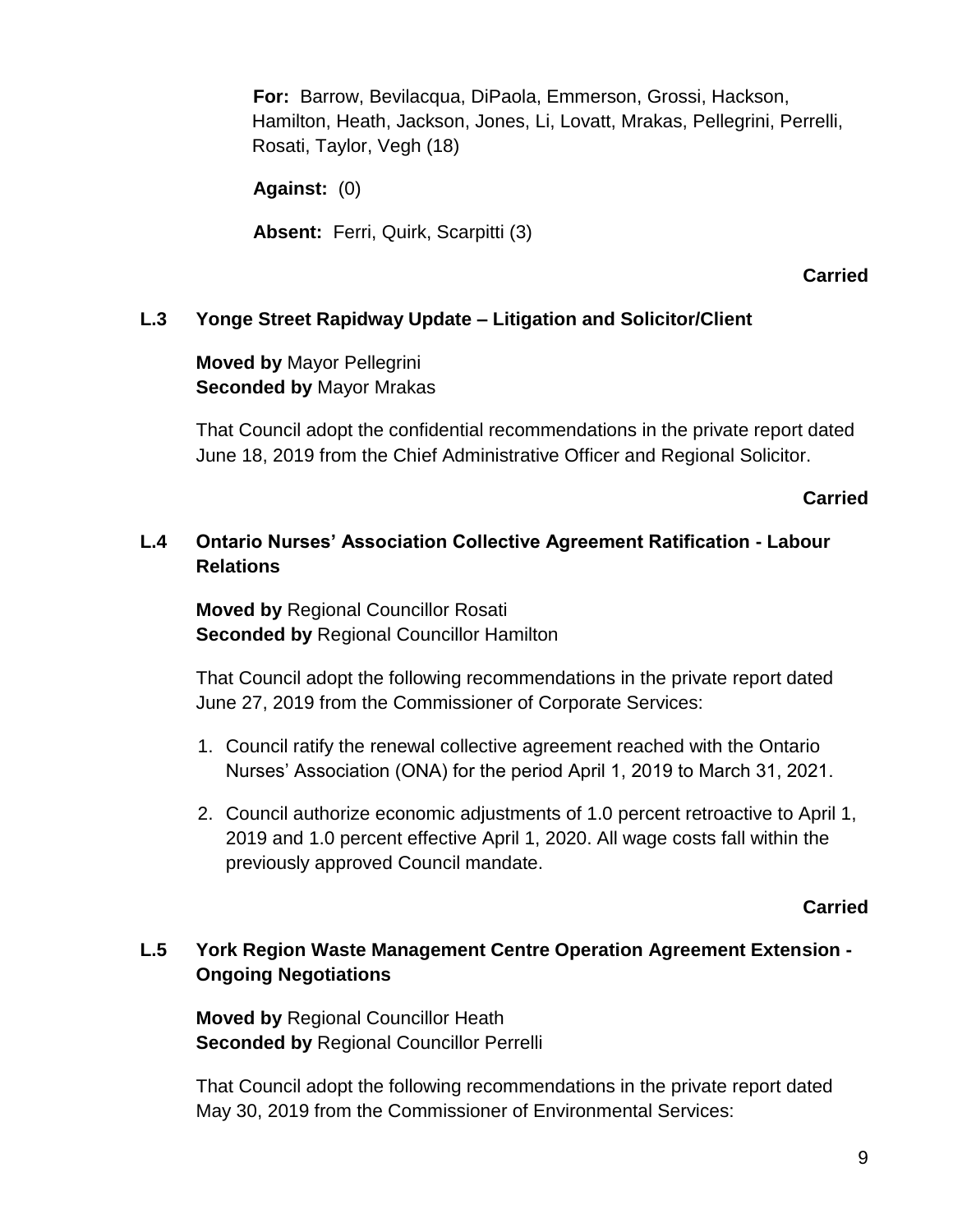- 1. Council authorize an extension of the agreement between the Region and Miller Waste Systems to continue to provide operation services at the York Region Waste Management Centre on the existing terms and conditions for a further term of two years from July 5, 2020 through July 4, 2022, with an option for the Region to renew for three additional one year terms through July 4, 2025 at a total contract price not to exceed \$47,800,000.00 excluding taxes.
- 2. The Commissioner of Environmental Services be authorized to exercise the optional contract term extensions on behalf of the Region if required.

## **Carried**

### **L.6 Yonge Subway Extension Update and Next Steps - Ongoing Negotiations**

**Moved by** Regional Councillor Jones **Seconded by** Mayor Bevilacqua

That Council adopt the confidential recommendations, as amended, in the private report dated June 4, 2019 from the Chief Administrative Officer, including:

- 1. Staff report to Council in Fall 2019 with an update on the status of Yonge Subway Extension project, including negotiations and emerging Regional obligations related to the Yonge Subway Extension, including:
	- a. Progress on negotiations related to York Region obligations for the Yonge Subway Extension;
	- b. Government of Canada and Province of Ontario funding contributions;
	- c. Progress on the Preliminary Design and Engineering work program and;
	- d. Transit-oriented development and land value capture opportunities along the Yonge Subway Extension corridor and potential partnerships and financial arrangements; and
	- e. Roles and responsibilities in the funding, planning, design and delivery of the Yonge Subway Extension.
- 2. Council, regarding Royal Orchard Station:
	- a. Support, in principle, protecting for and not precluding a Royal Orchard Station in the Yonge Subway Extension alignment
	- b. Direct staff to work with the York Region Rapid Transit Corporation, the Province of Ontario, the Government of Canada, the City of Toronto and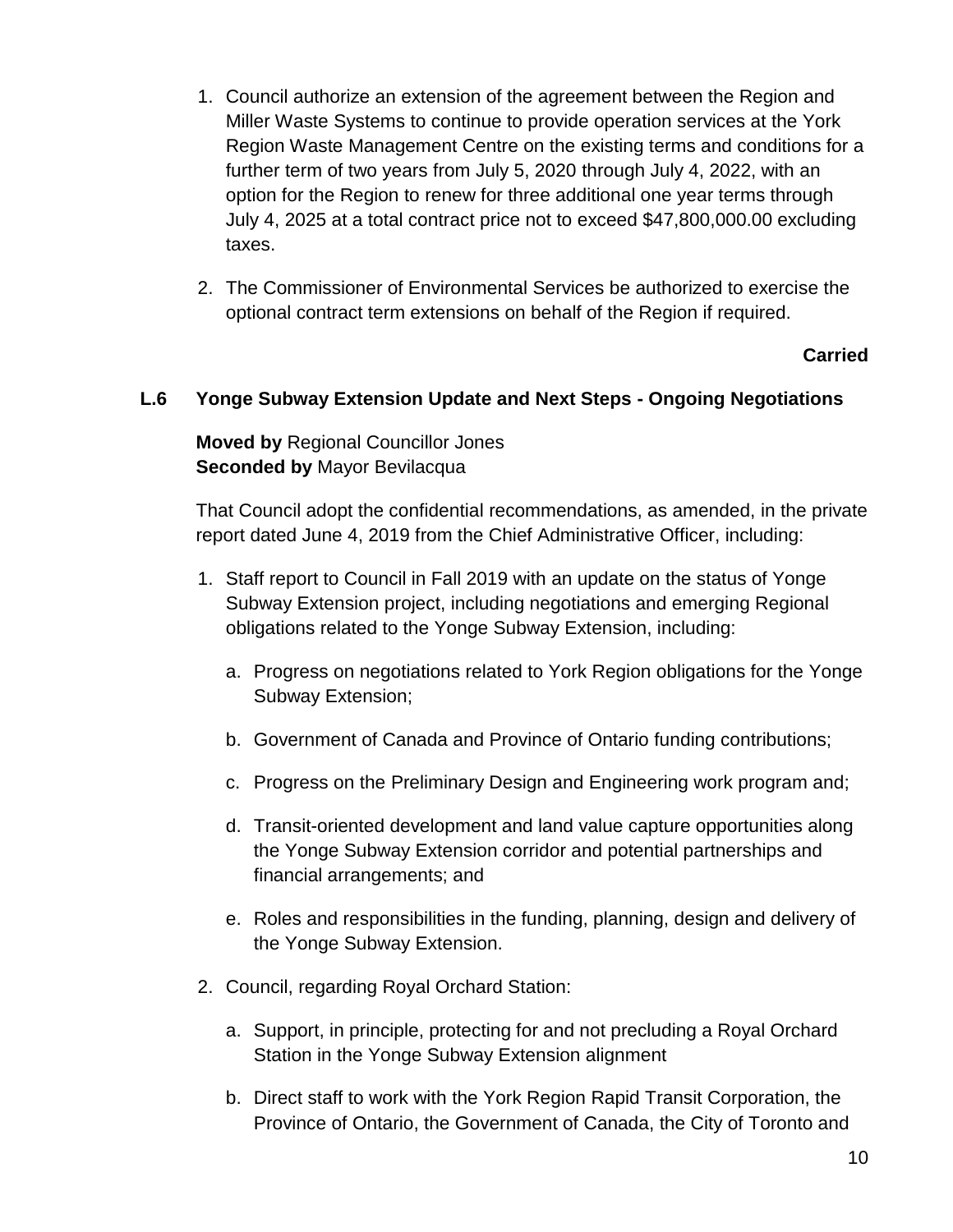Toronto Transit Commission in protecting for and not precluding a Royal Orchard Station in the Yonge Subway Extension alignment;

- c. Endorse undertaking preliminary design and engineering work (only) for the Royal Orchard Station as part of the ongoing Yonge Subway Extension work plan, subject to confirmation the costs for the preliminary design and engineering work can be accommodated within the already approved project budget;
- d. Request the Yonge Subway Extension Executive Committee add the preliminary design and engineering work (only) for the Royal Orchard Station to Yonge Subway Extension work plan, provided the costs for the preliminary design and engineering work can be accommodated within the already approved project budget;
- e. Subject to the Yonge Subway Extension Executive Committee adding the preliminary design and engineering work (only) to the work plan, request Metrolinx to include the Royal Orchard Station in the benefits and business case analysis for the overall Yonge Subway Extension project; and
- f. Request Regional staff to report on the progress of the Royal Orchard Station to Regional Council in the fourth quarter of 2019.

#### **Carried**

## **L.7 Summary of Potential Savings for 2020 Budget Directions - Ongoing Negotiations**

**Moved by** Mayor Barrow **Seconded by** Regional Councillor Grossi

That Council refer to staff the private report dated June 11, 2019 from the Chief Administrative Officer for consideration in the 2020 budget process.

#### **Carried**

#### **M. Confirmatory Bylaw**

**Moved by** Regional Councillor Perrelli **Seconded by** Regional Councillor Grossi

That Council enact Bylaw No. 2019-43 to confirm the proceedings of this meeting of Council held on June 27, 2019.